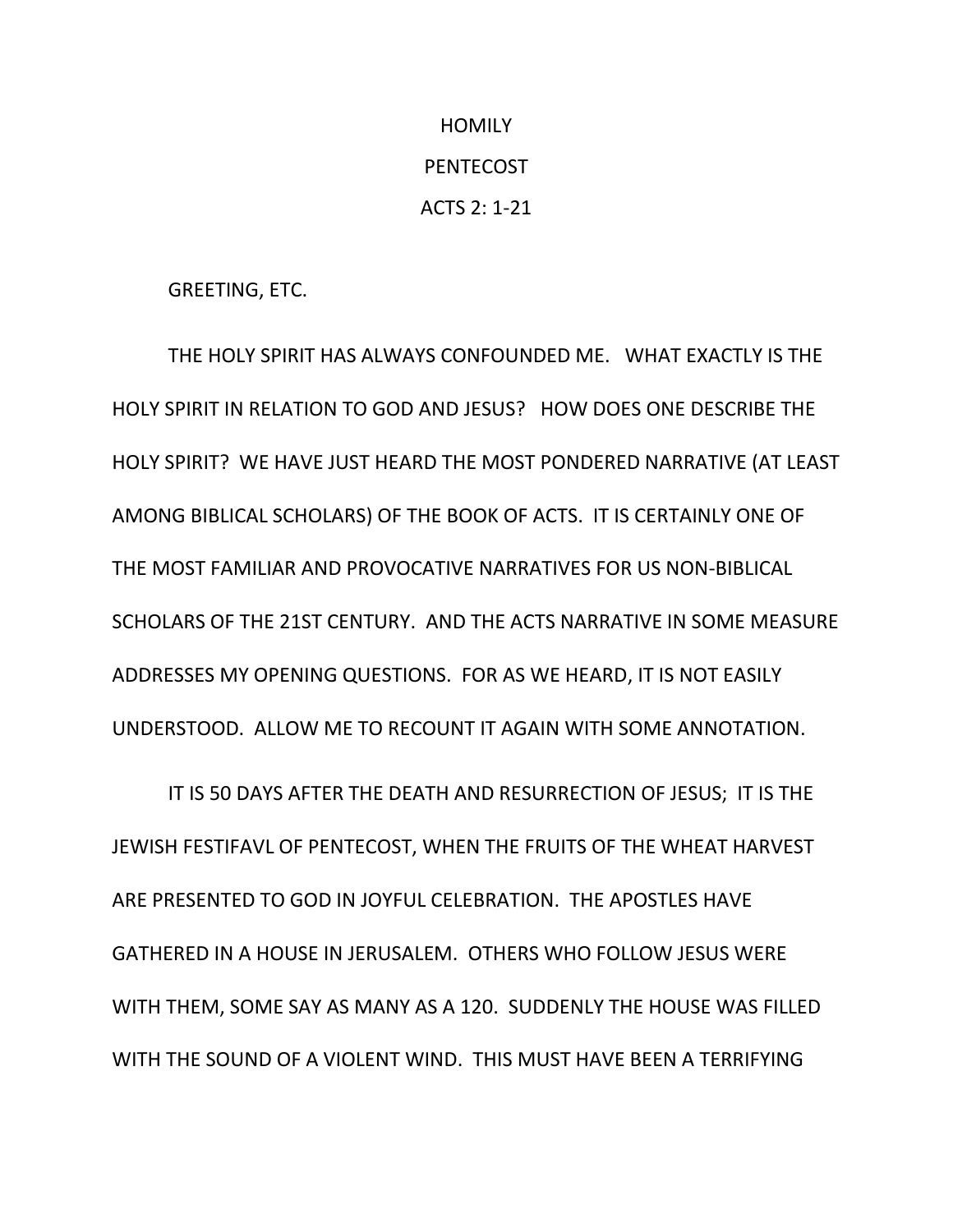EXPERIENCE FOR THEM. I RECALL VIVIDLY IN THE 1980'S WHEN HURRICANE GLORIA CAME THROUGH HARTFORD AND HOW THE SOUND OF THE WIND UNNERVED ME AS I HUDDLED IN MY APARTMENT. THUS I AND I AM SURE MANY OF YOU CAN EASILY IMAGINE THE ANXIETY AND FRIGHT THAT OVERWHELMED THEM. BUT NOTE THAT IT IS THE SOUND OF THE WIND, AND NOT WIND THAT FILLS THE HOUSE.

THEN DIVIDED TONGUES, AS OF FIRE, RESTED ON EACH. I THINK IT IS ALSO IMPORTANT TO NOTE THAT IT IS NOT DISTINCTLY TONGUES OF FIRE, BUT AS OF FIRE-DESCRIBING THE TONGUES AS SPREADING LIKE FIRE AMONG THE BELIEVERS. "ALL OF THEM WERE FILLED WITH THE HOLY SPIRIT AND BEGAN TO SPEAK IN OTHER LANGUAGES, AS THE SPIRIT GAVE THEM THE ABILITY." THE SOUND BROUGHT "DEVOUT JEWS FROM EVERY NATION UNDER HEAVEN" WHO WERE LIVING IN JERUSALEM. AND, BECAUSE THEY HEARD THEIR OWN NATIVE LANGUAGES FROM A GROUP OF GALILEANS THEY WERE AMAZED AND ASTONISHED. THEY RECOGNIZE THEM AS GALILIEANS FROM THEIR DIALECT AND ARE FURTHER ASTONISHED THAT THESE UNSOPHISTICATED IGNORANT PEOPLE ARE SPEAKING OF THE WONDERFUL WORKS OF GOD IN SO MANY LANGUAGES.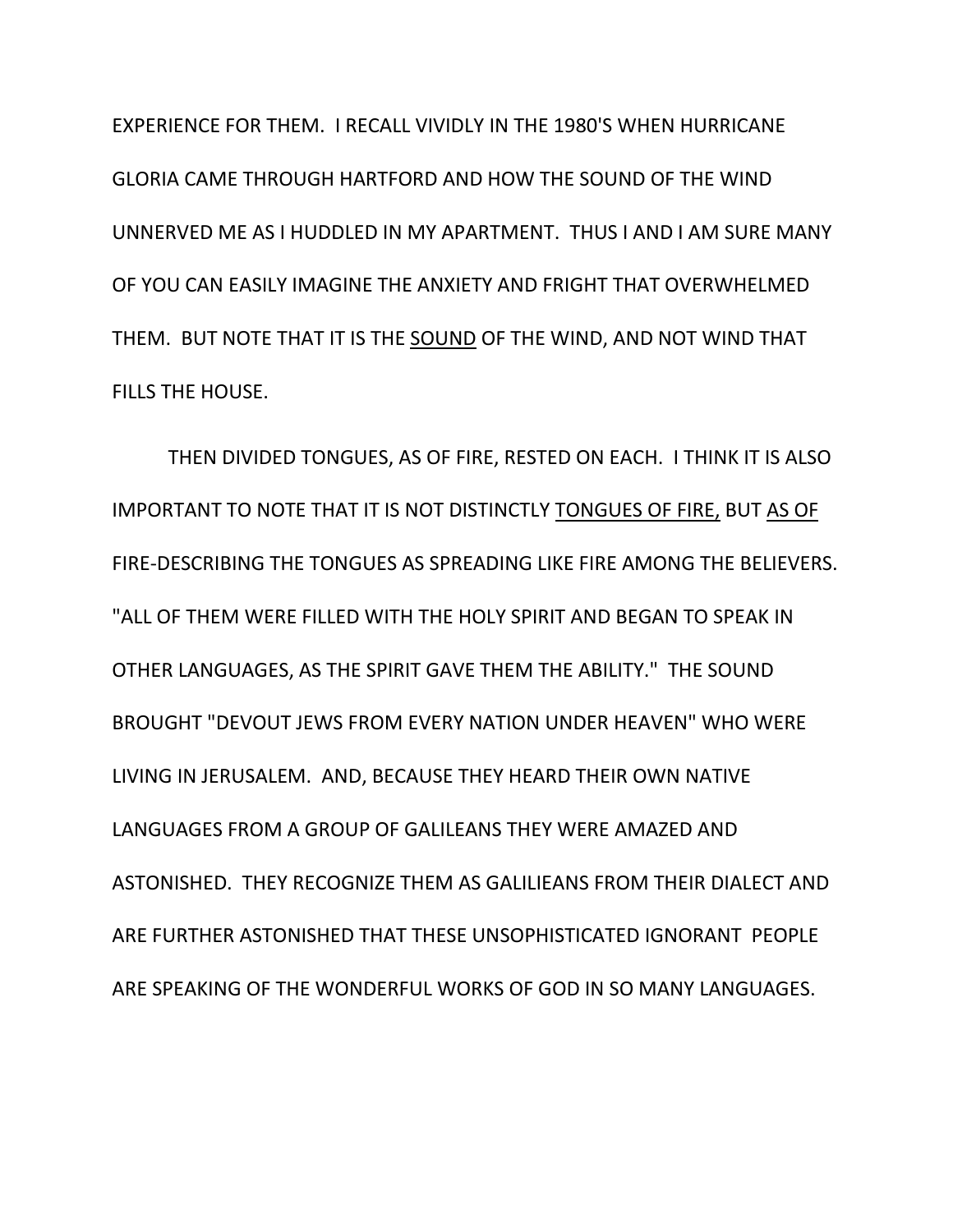THOSE DEVOUT JEWS WERE "AMAZED AND PERPLEXED."

MANY SUNDAYS I AM REMINDED OF HOW MY DAILY PROFESSIONAL AND PERSONAL LIFE PRESENTS OPPORTUNITIES TO CONSIDER GOD'S TEACHINGS THROUGH THE SCRIPTURES. FOR EXAMPLE WITH TODAY'S READING I AM REMINDED OF A PARTICULAR EXPERIENCE FROM A FEW YEARS AGO. I HAD BEEN APPOINTED TO HEAD A COMMITTEE FOR THE JUDICIAL BRANCH - THE COMMITTEE'S CHARGE WAS TO IMPROVE ACCESS TO JUSTICE IN CT. IN FULFILLING THAT CHARGE, WE DETERMINED THERE WAS AN URGENT NEED TO PROVIDE MORE INTERPRETERS TO BE AVAILABLE IN OUR COURTS TO ASSIST NON-ENGLISH SPEAKING PARTIES. WE NOW HAVE INTERPRETERS AVAILABLE IN 144 DIFFERENT LANGUAGES. COURT IS OFTEN A FRIGHTENING EXPERIENCE FOR ALL PARTICIPANTS-FOR THOSE ACCUSED OF CRIMES, THOSE BEING SUED, THOSE BRINGING SUIT, WITNESSES, JURORS AND I DARESAY EVEN ATTORNEYS; THE JARGON AND PROCEDURE ARE UNFAMILIAR AND NOT EASILY UNDERSTOOD. ADD TO THAT AN INABILITY TO UNDERSTAND OR TO SPEAK ENGLISH. FROM MY OWN EXPERIENCE AS WELL AS WHAT I HAVE HEARD FROM OTHER JUDGES, WITHOUT THE ABILITY TO BE UNDERSTOOD AND TO UNDERSTAND THERE CAN BE NO JUSTICE. ACCESS TO JUSTICE IS A BIG THING BUT IT IS CERTAINLY NOT ON A PAR WITH SPREADING THE WORD OF GOD. BUT AS I MENTIONED EARLIER, WE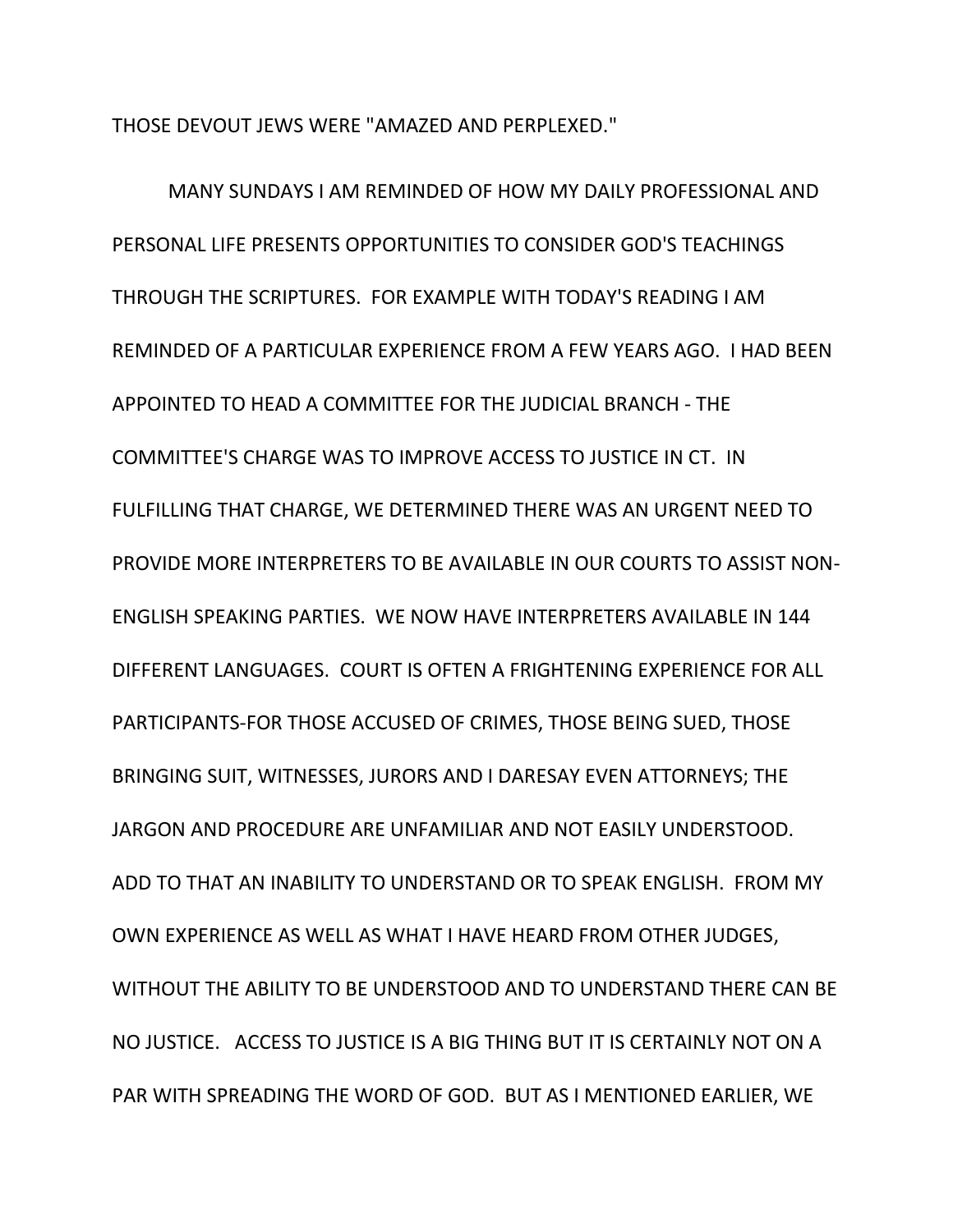APPLY GOD'S TEACHINGS TO OUR DAILY LIVES, IN WHATEVER CONTEXT WE EXPERIENCE. THUS I TAKE COMFORT IN KNOWING THAT AS GOD'S WORD SHALL BE SPREAD BY THOSE FROM "EVERY NATION UNDER HEAVEN,", OUR COURTS SERVE PEOPLE OF EVERY RACE AND NATION.

 RETURNING TO THE STORY, WHILE THOSE HEARING THE SOUND OF THE WIND AND THE VOICES OF SO MANY DIFFERENT LANGUAGES, SOME REACTED BY CLAIMING THAT IT WAS THE RESULT OF "BEING FILLED WITH NEW WINE." PETER, A/K/A THE ROCK, IMMEDIATELY RESPONDS TO SAY THEY ARE NOT DRUNK; AFTER ALL IT'S ONLY 9 A.M.- JUST ONE EXAMPLE OF WRY BIBLICAL HUMOR. BUT THEN HE GETS SERIOUS AND EXPLAINS, THE PROPHET JOEL TOLD US THAT "GOD DECLARES THAT I WILL POUR OUT MY SPIRIT UPON ALL FLESH, AND YOUR SONS AND YOUR DAUGHTERS SHALL PROPHESY." AND NOT ONLY UPON SONS AND DAUGHTERS, BUT UPON SLAVES, BOTH MEN AND WOMEN. AND ALL WHO CALL ON THE NAME OF THE LORD SHALL BE SAVED. SO WOMEN AND MEN OF EVERY RACE, NATION AND STATION IN LIFE SHALL RECEIVE THE HOLY SPIRIT.

I EARLIER REFERRED TO THE SOUND OF THE WIND AND THE TONGUES AS OF FIRE. IT IS IMPORTANT TO TAKE CARE IN READING THESE ACCURATELY. THE HOLY SPIRIT IS NEITHER A VIOLENT WIND NOR IS IT TONGUES OF FIRE. TO ME, IT